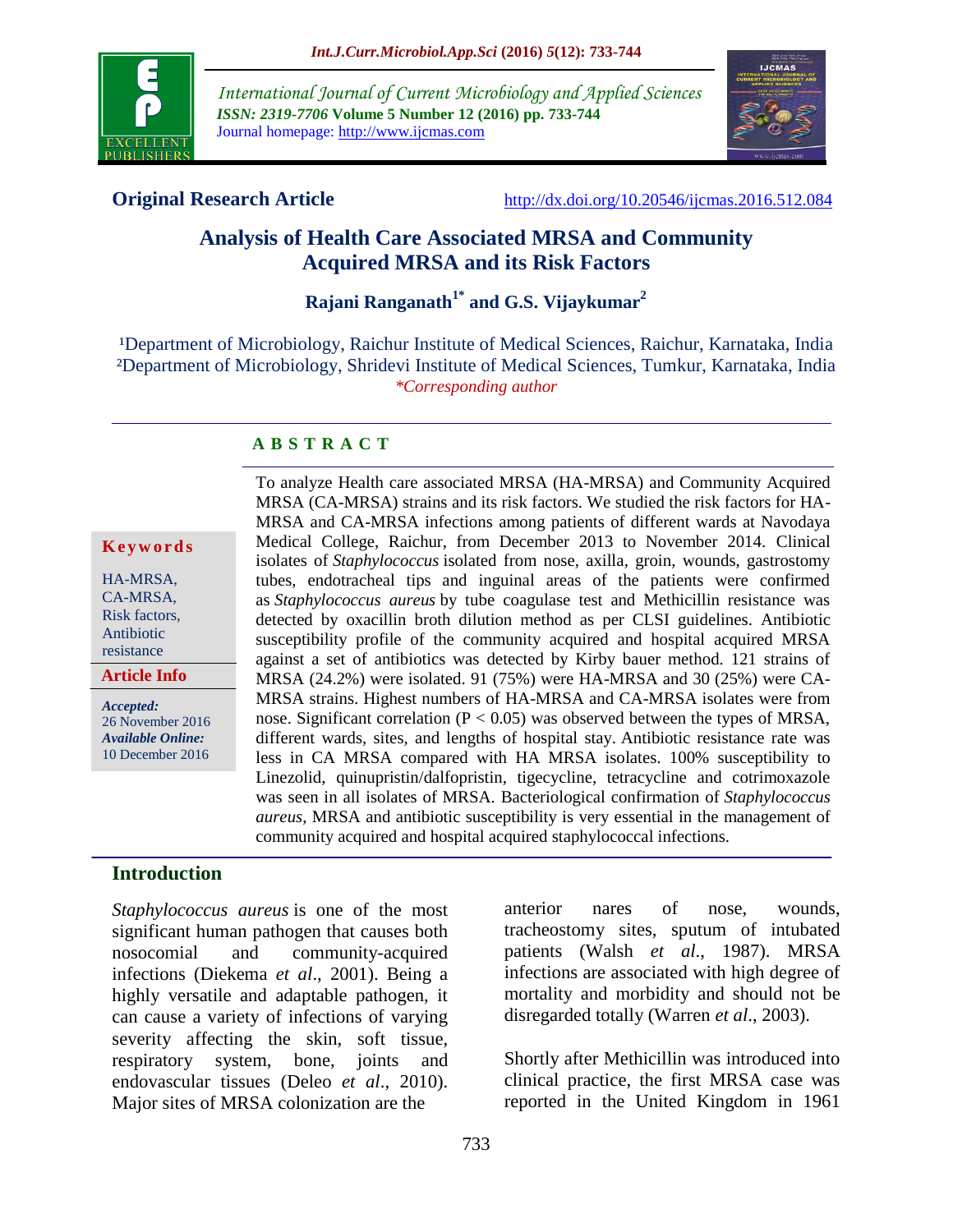(Jevons, 1961). Since then, Center for Disease Control and Preventions National Nosocomial Infection Surveillance system indicates that the occurrence of MRSA infections in Indian Hospitals is increasing (CDC, 1998). Resistance occured when the organism has a mecA gene producing an altered penicillin binding protein, PBP2a and either an oxacillin MIC of 2mg/l or a methicillin MIC of 4mg/l. (Biswajit *et al*., 2012).

MRSA incidence varies from region to region, 25% in western part of India to 50% in south India (Patel *et al*., 2010; Gopalakrishnan, 2010). According to National Healthcare safety network (NHSN) 2009-2010 data, *Staphylococcus* isolates resistant to Methicillin is 58.7% in Catheter associated urinary tract infections(CAUTI), 54.6% in Central line associated blood stream infections (CLABSI), 48.4% in Ventillator associated pneumonia (VAP), 43.7% in surgical site infections (SSI's) (Dawn *et al*., 2013).

MRSA strains are subdivided as Hospital acquired MRSA (HA-MRSA) or Community acquired MRSA (CA-MRSA). HA-MRSA differs from CA-MRSA in several important ways. CA-MRSA has increased predilection for skin infections, soft tissue infections, also cause necrotising pneumonia, septic shock, bone and joint infections, are associated with PVL genes and are generally susceptible to more antibiotics. HA-MRSA is usually associated with bacteraemia, surgical wounds, open ulcers, i.v. lines, catheter urine, ventilatorassociated pneumonia, absence of PVL genes and are often multiresistant to many antibiotics including gentamicin, clindamycin, flouroquinolones (Arora *et al*., 2012; Defres *et al*., 2009). Appropriate empirical antimicrobial treatment requires regional specific information on MRSA incidence and drug susceptibility pattern

(Gorwitz *et al*., 2006). So we carried out this study with the aim of detecting the rates and risk factors of CA-MRSA and HA-MRSA in this hospital.

# **Materials and Methods**

# **Study setting**

The study was carried out in Navodaya Medical College, Raichur, from December 2013 to November 2014. A total of 500 non repetitive isolates of *Staphylococcus aureus* were included in the study. These isolates were obtained from various clinical samples of patients admitted in medical, surgical, pediatric wards and ICU. Medical problems suffered by these patients include urinary tract infections, aspiration pneumonia, upper gastrointestinal bleeding, gastrostomy tube placement, septicaemia, renal failure, diabetes mellitus, myocardial infarction, pulmonary edema and nephrotic syndrome. Specimens from all suspected MRSA patients were collected from nose, axillae, groin, wound, blood, tracheostomy tube. All specimens were sent to microbiology laboratory as early as possible for culture and sensitivity. Other patient details regarding basic demographics, medication history, culture site, time between admission and positive culture for MRSA, length of hospital stay and social history were meticulously recorded.

Criteria for designating the strains as CA-MRSA and HA-MRSA are as follows. CA MRSA occurs in individuals in the community, who are generally healthy, who are not receiving healthcare in a hospital or on an ongoing outpatient basis and all infections occurring among the out patients or inpatients with an MRSA isolate earlier than 48 hours of hospitalization. HA MRSA refers to any MRSA which was isolated from a patient after 48 hrs of hospitalization or from a patient with a history of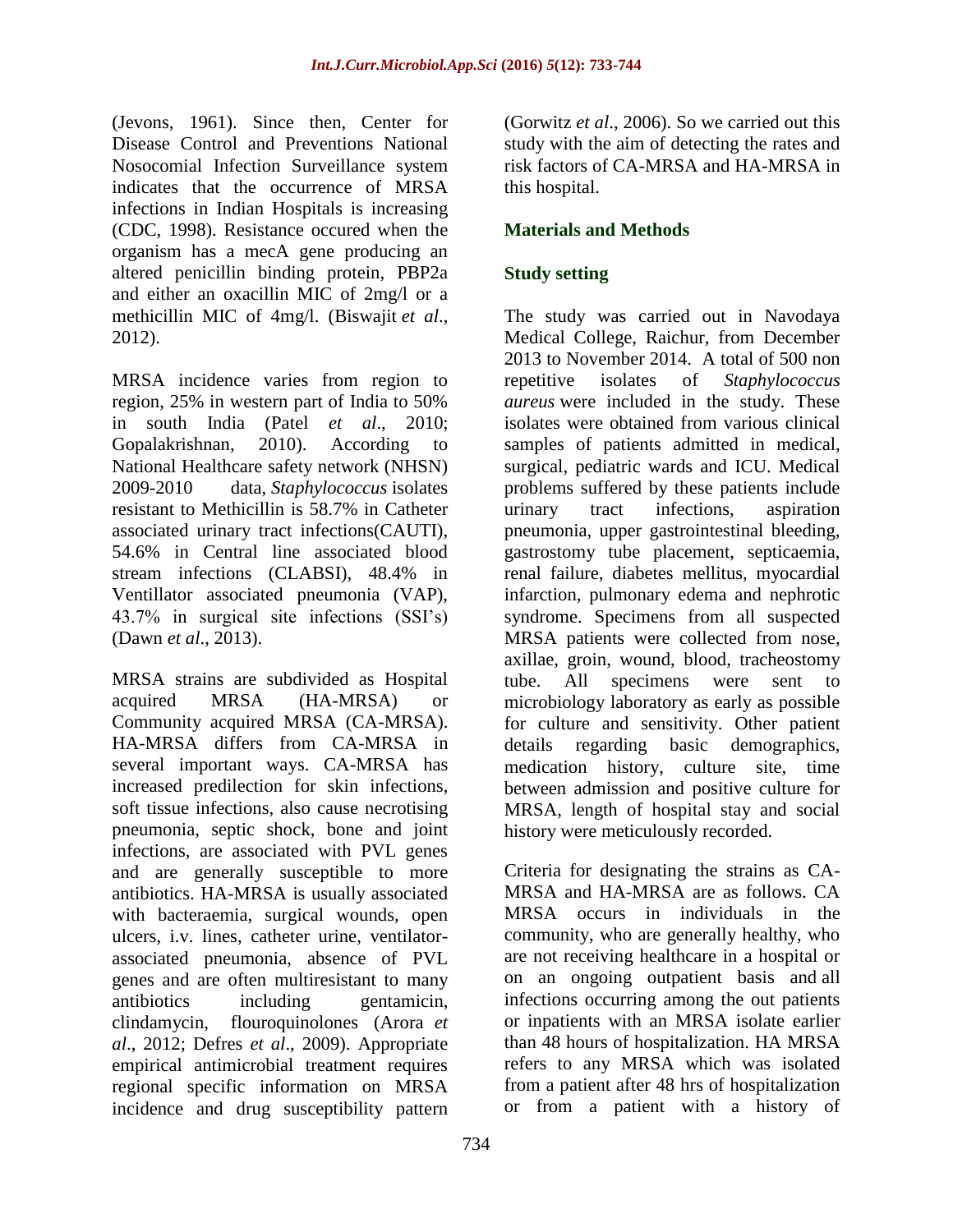hospitalization for surgery or dialysis or a residence in a long term care facility within 1 year of MRSA culture date (Vysakh *et al*., 2013).

## **Identification of** *S.aureus* **from clinical Specimens**

Standard tests like Gram's staining, culture on blood agar and mac conkey agar incubated at 37°C for 24 hours, catalase test, DNase, growth on mannitol salt agar, slide and tube coagulase tests were used for<br>identification of Stanhylococcus of *Staphylococcus aureus* isolates (Forbes *et al*., 1998). Strains positive for these tests were labeled as *S. aureus*.

## **Antibiotic Susceptibility Testing**

Antibiotic susceptibility pattern of all confirmed *S.aureus* strains were determined by Kirby bauer disc diffusion method (Bauer *et al*., 2007). Benzyl penicillin (10 units), gentamicin (10μg), ciprofloxacin (5μg), levofloxacin (5μg), clindamycin (2μg), erythromycin (15μg), quinupristin/ dalfopristin, linezolid (30μg), tigecycline (15μg), tetracycline (30μg) and cotrimoxazole  $(1.25/23.75 \mu g)$ , were the antibiotic discs used to study the susceptibility patterns of the isolates. All tests were performed on Muller- Hinton agar, and were interpreted after incubation for 24 hours at 37ºC.The results were categorized according to the guidelines of the Clinical Laboratory Standards Institute (CLSI, 1990). *S.aureus* ATCC 25923 was used as control strain for antibiotic susceptibility testing. All antibiotic discs and culture media were procured from Hi media Labs, Mumbai, India.

### **Detection of MRSA**

Oxacillin MIC detection by Broth Macro dilution method: Decreasing concentrations of oxacillin in serial two-fold dilutions were

done, ranging from 0.25-32 μg/ml. The antibiotic was dissolved and prepared according to the manufacturer's instructions, and was diluted in Mueller Hinton broth (Himedia, Mumbai) supplemented with 2% NaCl in accordance with CLSI guidelines. Isolated strains were standardized to 0.5 McFarland and were inoculated into tubes containing MHB with positive and negative controls. The tubes were incubated for 24 hours at 35◦C.The lowest concentration of oxacillin that inhibited bacterial growth visualized by the lack of visual turbidity was designated as the minimum inhibitory concentration (MIC). Isolates with their MIC levels  $\leq$   $\mu$ g/mL were classified as oxacillin susceptible whereas MIC of oxacillin more than 8 μg /ml was classified as oxacillin resistant (CLSI, 1990).

Patients with nasal isolates were treated with mupirocin ointment 3 times daily for 5 days, and then they were investigated for 5 repeat sets of cultures. Patients were kept in contact isolation if they were positive for MRSA and the protocol was repeated for 3 sets again. If the cultures were still MRSA positive, then the patients were labeled as nasal carriers. Special emphasis was laid on clinical significance of all the *S.aureus* isolates as it can be a colonizer (Madani *et al*., 2002; Moreillon *et al*., 2005). This was done by correlating with Gram stained smear examination and correlation with the clinical history.

### **Statitical analysis & Ethical issues**

Data entry and analysis were performed using SPSS version 17. Fisher's Exact test was done to determine the statistical significance. A p value  $< 0.05$  was considered as statistically significant. The research proposal was cleared by medical faculty ethical review committee.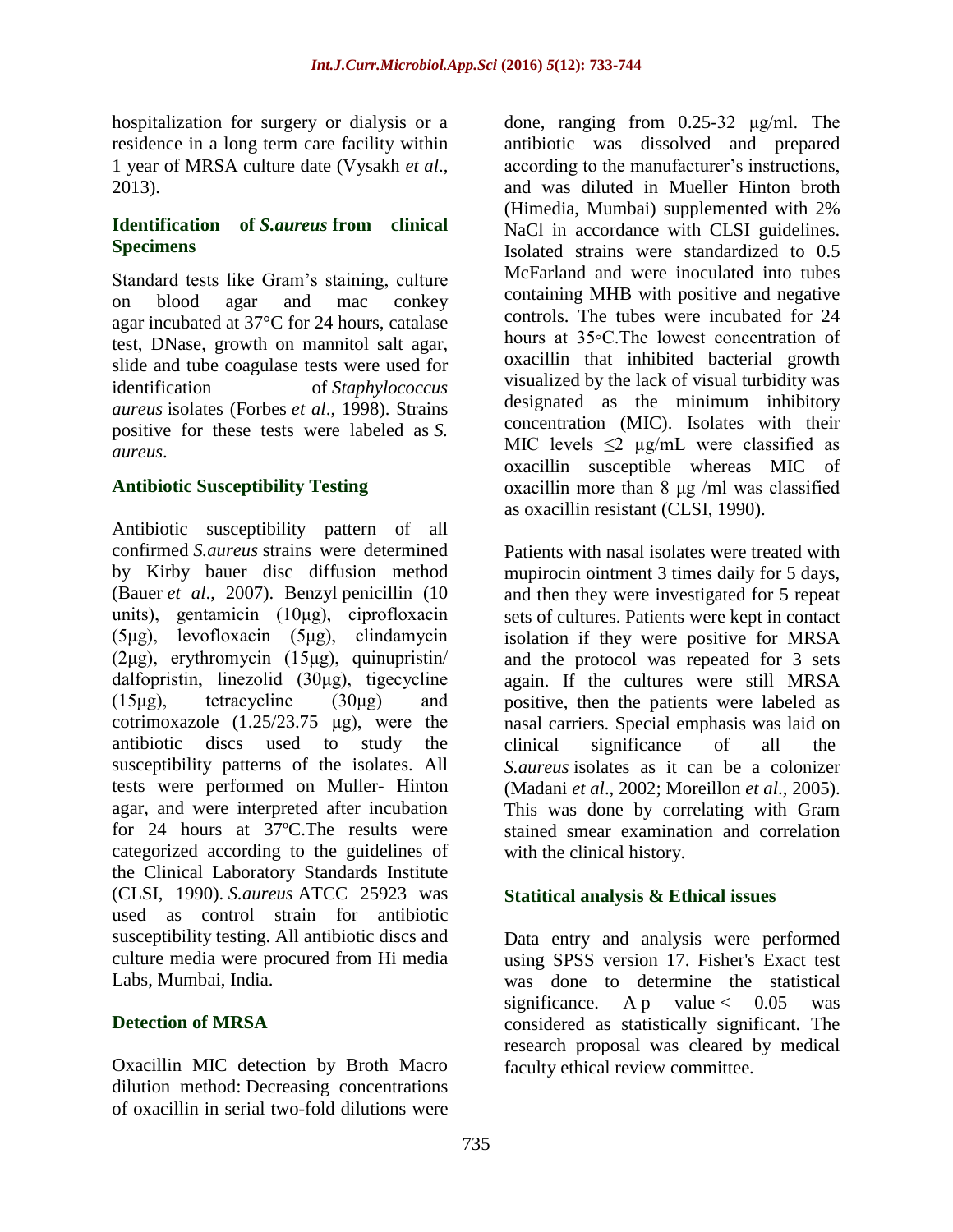#### **Results and Discussion**

Out of total 500 isolates of *S.aureus* obtained from different patients, 121 (24.2%) patients had MRSA and 379 (75.8%) patients had MSSA.

Among 121 MRSA patients, 91 (75%) were found to have acquired MRSA during their stay in the hospital and 30 (25%) were carriers of MRSA before they were admitted to the hospital (Table 1).

96 (79%) patients were >50 years age group. 72 out of 91 patients with HA-MRSA and 24 out of 30 CA-MRSA were above 50 years of age which is almost 80% for both the groups. 10 MRSA patients were in the age group of 25-49 years, 8 were in 15-24 years, 7 were <14 years. Significant relationship (P<0.05) was found between numbers of patients of HA-MRSA, CA-MRSA and different age groups.

102 (84%) MRSA patients were in the <3 months group, 76 (75%) of whom had HA-MRSA infection and 26 (25%) had CA-MRSA infection. 5 were in 3-6 months group, 6 were in 6-9 months group, 4 were in 9-12 months group and 4 were in  $>12$ months group. Statistical significance between number of patients, HA-MRSA, CA-MRSA and the period of hospitalization was poor.

Among 108 patients from the medical ward, 81(75%) had HA-MRSA and 27 (25%) had CA-MRSA. All the patients from the surgical ward and ICU had HA-MRSA and all patients from pediatric ward had CA-MRSA (Table 2).

169 isolates of *S.aureus* were obtained from the specimens taken from 121 MRSA patients. Among 70 nasal carriage patients, 49 patients had HA-MRSA and 21 patients

had CA-MRSA. Out of 38 MRSA isolates obtained from groin, 32 had HA-MRSA and 6 had CA-MRSA. 10 isolates were from axilla, 15 were from wounds, 12 from blood, 8 from gatrostomy tube, 6 from endotracheal tube and 10 were from remaining sites which included bedsores, joints, rectal swab. In some patients, more than one isolate was obtained from different sites (Table 3). Significant relationship  $(P<0.05)$  was found between the number of HA-MRSA patients and the site of infections. However no significant relationship was found between the number of CA-MRSA and the site of infections.

All HA-MRSA isolates showed complete resistance to Benzylpenicillin and Erythromycin. We found high level of resistance to Gentamicin, Ciprofloxacin, Levofloxacin, Clindamycin in HA-MRSA isolates. All HA-MRSA isolates were completely sensitive to Linezolid, Quinupristin/ Dalfopristin, Tetracycline, Cotrimoxazole and Tigecycline (Table 4).

100% resistance to Benzyl penicillin was seen in CA-MRSA isolates. Most of the CA-MRSA isolates were sensitive to Gentamicin, Ciprofloxacin, Levofloxacin, Cotrimoxazole, Clindamycin. None of the CA-MRSA isolates were resistant to Linezolid, Ouinupristin/Dalfopristin, Tetracycline and Tigecycline (Table 5).

The epidemiology, microbiology, and resistance of HA-MRSA and CA-MRSA requires further research and clarification due to the substantial burden of MRSA disease and in order to prevent its increasing incidence. Prevalence of MRSA in our study is 24.2% which is similar to findings of other studies ie 29.1% in mangalore (Pai *et al*., 2010), 40% in bangalore (Sangeeta *et al*., 2013), 43% in davanagere (Hanumantappa *et al*., 2003), 45% in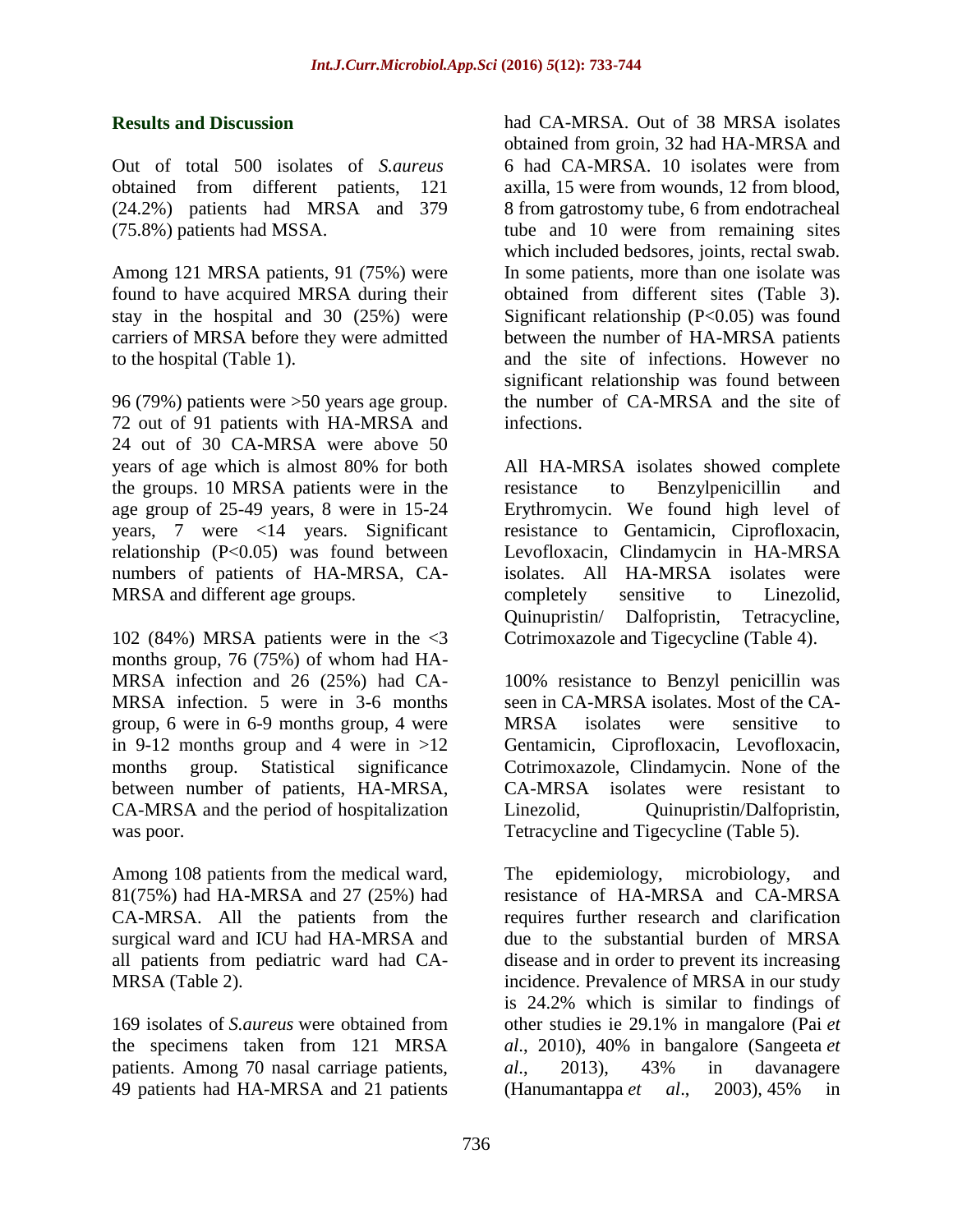Chennai (Shanthi *et al*., 2009). MRSA prevalence varies among different countries ranging from 0.4% in Sweden to 48.4% in Belgium (Sader *et al*., 2010).

75% of the patients had HA-MRSA in our study. The studies conducted in Chettinad (75.2%) (Vysakh *et al*., 2013), Coimbatore (83.33%) (Seema *et al*., 2010), Amravati (77%) (Tambekar *et al*., 2007) showed similar figures of HA-MRSA infection.

CA-MRSA was seen in 25% of the patients. These findings correlate with the findings of Hubli (28.6%) (Krishna *et al*., 2004), Chettinad (24.7%) (Vysakh *et al*., 2013). Selection pressure due to overuse of antibiotics could have led to the emergence of methicillin-resistant strains of *S. aureus* in the community.

In this study MRSA infections were more commonly seen in the active age group (15- 60 yrs) which is similar to findings reported by Karri Bauer A *et al*., (Karri *et al*., 2010). We also saw that 75% of HA-MRSA patient's were in the elderly age group. But CA-MRSA infections occurred in all the age groups.

89% of MRSA isolates originated from medical wards in this study. Similar studies were conducted by Floriana Campanile *et al*., (Floriana *et al*., 2009), who reported that MRSA infections were highest from ICU's (53%), followed by medical wards (34%), which did not correlate with the findings of our study. MRSA infections can be prevented by identifying and screening MRSA carriers in these high risk wards. These findings are concordant with the findings of Kac G *et al*.,( Kac *et al*., 2000).

41% of MRSA isolates were obtained from nasal carriers in our study. Studies conducted by Rajaduraipandi *et al*.,

Rajaduraipandi *et al*., 2006) showed nasal carriage rate as 51.9%, carriage rate from conjunctiva as 40%, oral 33.3%, ear 14.3%, tracheal 7.1%, which is similar to our findings. Carrier involvement is the other risk factor which spreads the infections in hospitals, so proper hand washing procedures must be practiced regularly. 49 HA-MRSA patients had nasal carriage as compared to 21 CA-MRSA patients, which indicates that higher rates of MRSA nasal colonization is seen in the hospital environment than in the general population, which is similar to findings of Godfrey *et al*., (Godfrey *et al*., 1958). Patients with Diabetes mellitus, those on hemodialysis, IV drug abusers, patients with skin and soft tissue infections and those with HIV infection are at increased risk for carriage of *Staphylococcus aureus* in their anterior nares (Kluytmans *et al*., 1997).

Antibiotic susceptibilities of CA-MRSA vary considerably in different parts of the world (Chua *et al*., 2011). Sensitivity rate for Clindamycin by CA-MRSA strains is 77% which is similar to studies of Naimi *et al*., and Shapiro *et al*., (Naimi *et al*., 2003, Shapiro *et al*., 2009). In the same study Erythromycin and Cotrimoxazole susceptibility in CA-MRSA strains varied from 6-44% and 92-96% respectively, which is similar to sensitivity reports of our study.

In the present study we found CA-MRSA isolates were typically less multidrug resistant than HA-MRSA isolates as observed in other studies (Stevenson *et al*., 2005; CDC 1999; Herold *et al*., 1998; Naimi *et al*., 2001). Resistance to gentamicin, ciprofloxacin, levofloxacin, erythromycin and clindamycin were higher among hospital isolates when compared to community isolates, which is also seen in a study conducted at bangalore (Arora *et al*., 2012). All MRSA isolates were fully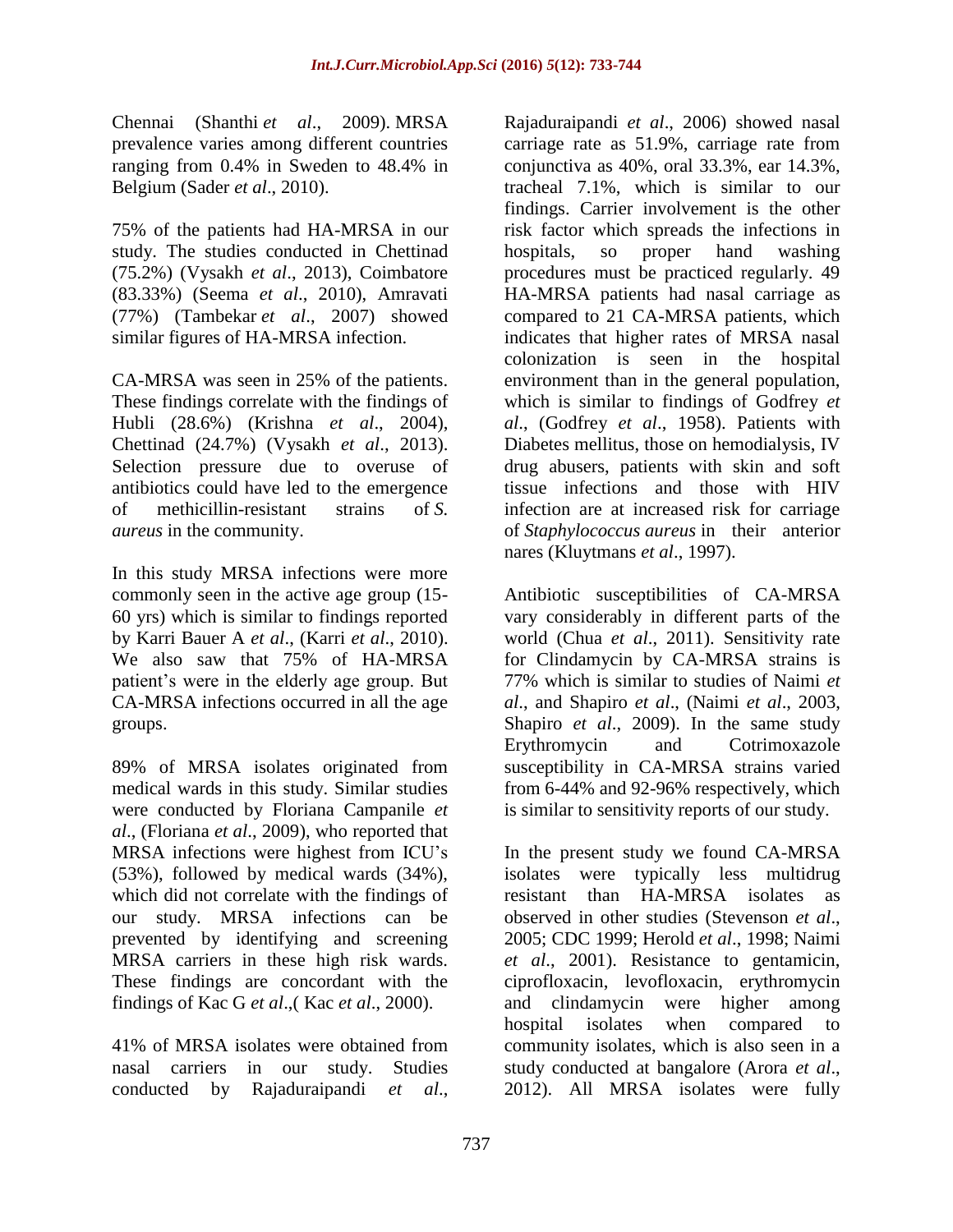sensitive to quinupristin, linezolid, tigecycline, tetracycline, and trimethoprim/ sulfamethoxazole as reported in other studies (Arora *et al*., 2012; Huang *et al*., 2006).

Thus CA-MRSA strains had different characters than those of HA-MRSA strains, including the population affected, site of infections, risk factors, transmission and different microbiological characters such as with some antimicrobial susceptibilities (Millar *et al*., 2008). Diabetics, elderly age group, intravenous drug abusers, renal failure and weak immune systems were observed to be the highest risk factors in our study (Zinderman *et al*., 2004).

When the prevalence of MRSA increases in the community, CA-MRSA strains tend to

replace HA-MRSA in health-care settings (Karri *et al*., 2010) making infection control measures less effective for reducing the prevalence of MRSA (Popovich *et al*., 2008).

At present, MRSA infections are treatable, but there is a need to prevent the spread of MRSA in community and hospital settings. FDA-approved antimicrobials for MRSA therapy are parenterally administered vancomycin, quinupristin/dalfopristin, linezolid, daptomycin, and tigecycline. Newer agents effective for MRSA treatment include the lipoglycopeptides - telavancin and oritavancin; the penicillin-binding protein-2a-targeted beta lactams ceftobiprole and ceftaroline, and a folic acid inhibitor – iclaprim (Thomas *et al*., 2008).

### **Table.1** Total number of patients with HA-MRSA and CA-MRSA

| <b>Type of</b><br><b>MRSA</b> | No. of<br>patients | <b>Percentage</b><br>(%) |
|-------------------------------|--------------------|--------------------------|
| HA-<br><b>MRSA</b>            | 91                 | 75                       |
| CA-<br><b>MRSA</b>            | 30                 | 25                       |

#### **Table.2** Distribution of HA-MRSA and CA-MRSA from different wards

| <b>Type of</b><br>ward | HA-<br><b>MRSA</b>    | $CA-$<br><b>MRSA</b> | Total no. of MRSA<br>isolates $(\% )$ |
|------------------------|-----------------------|----------------------|---------------------------------------|
| <b>Medical</b>         | 81                    | 27                   | 108 (89%)                             |
| <b>Surgical</b>        | 8                     | 0                    | 8(7%)                                 |
| <b>Pediatric</b>       | $\mathbf{0}$          | 3                    | 3(2%)                                 |
| <b>ICU</b>             | $\mathcal{D}_{\cdot}$ | 0                    | 2(2%)                                 |
| Total                  | 91                    | 30                   | 121(100%)                             |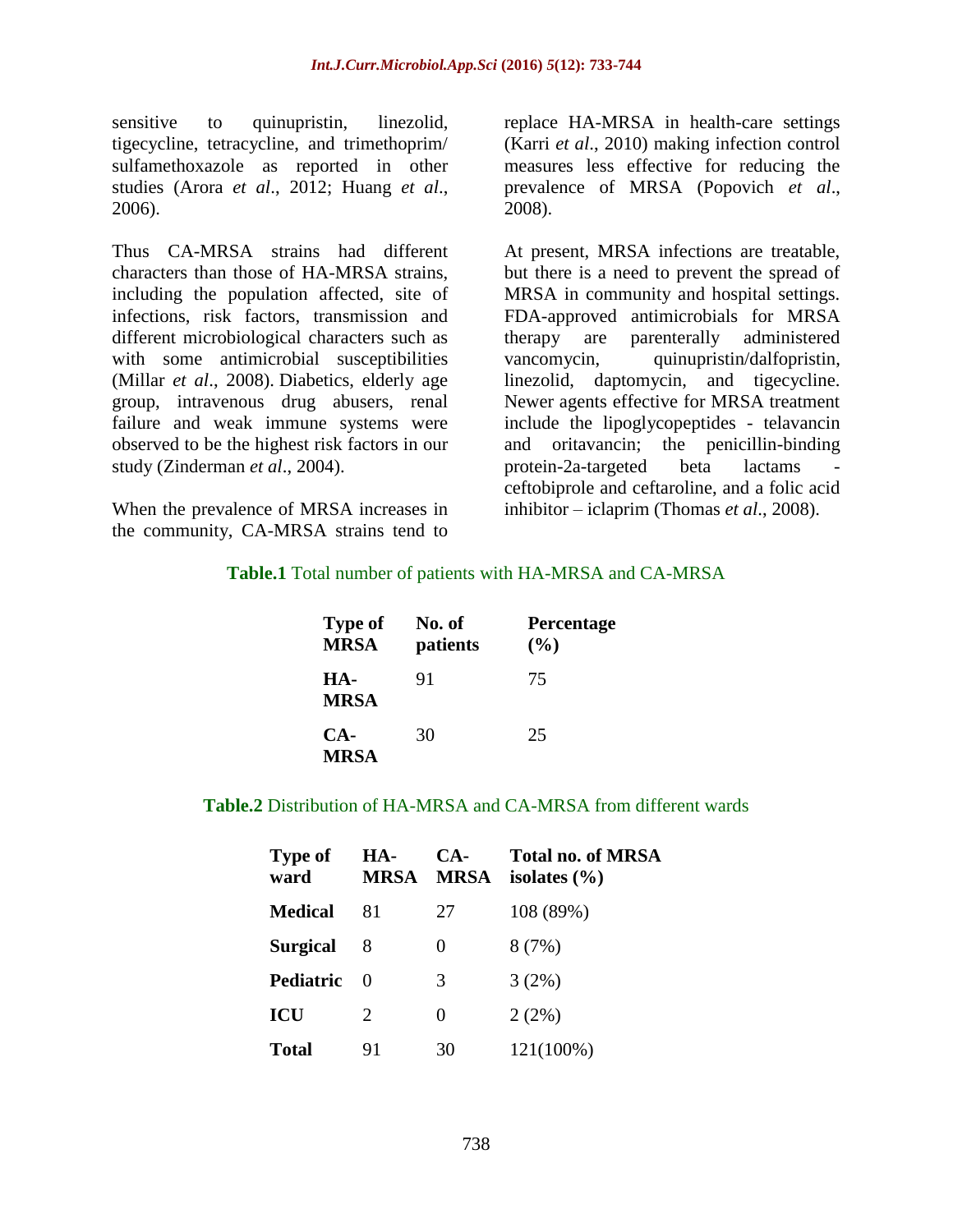# **Table.3** Number of patients and sites of infections for HA-MRSA, CA-MRSA

| Site of<br>infection     | HA-<br>MRSA | CA-<br><b>MRSA</b> | <b>Total no. of MRSA</b><br>isolates $(\% )$ |
|--------------------------|-------------|--------------------|----------------------------------------------|
| <b>Nasal</b><br>carriage | 49          | 21                 | 70 (41%)                                     |
| Groin                    | 32          | 6                  | 38(22%)                                      |
| <b>Axilla</b>            | 5           | 5                  | 10(6%)                                       |
| Wound                    | 6           | 9                  | $15(9\%)$                                    |
| <b>Blood</b>             | 10          | 2                  | 12(7%)                                       |
| <b>Gastrostomy</b>       | 6           | 2                  | 8(5%)                                        |
| <b>Endotracheal</b>      | 5           | 1                  | 6(4%)                                        |
| <b>Others</b>            | 6           | 4                  | $10(6\%)$                                    |

# **Table.4** Antibiotic sensitivity patterns of HA-MRSA

| <b>Antimicrobials tested</b> | No. of<br><b>Resistant</b><br>isolates<br>$(n=91)$ | <b>Resistance in</b><br>percentage<br>(%) |
|------------------------------|----------------------------------------------------|-------------------------------------------|
| Benzylpenicillin             | 91                                                 | 100%                                      |
| Gentamicin                   | 60                                                 | 66%                                       |
| Ciprofloxacin                | 77                                                 | 85%                                       |
| Levofloxacin                 | 77                                                 | 85%                                       |
| Erythromycin                 | 91                                                 | 100%                                      |
| Clindamycin<br>Cotrimoxazole | 86<br>0                                            | 95%<br>0%                                 |
| Quinupristin/Dalfopristin    | $\Omega$                                           | 0%                                        |
| Linezolid                    | 0                                                  | 0%                                        |
| Tetracycline                 | 0                                                  | 0%                                        |
| Tigecycline                  | 0                                                  | 0%                                        |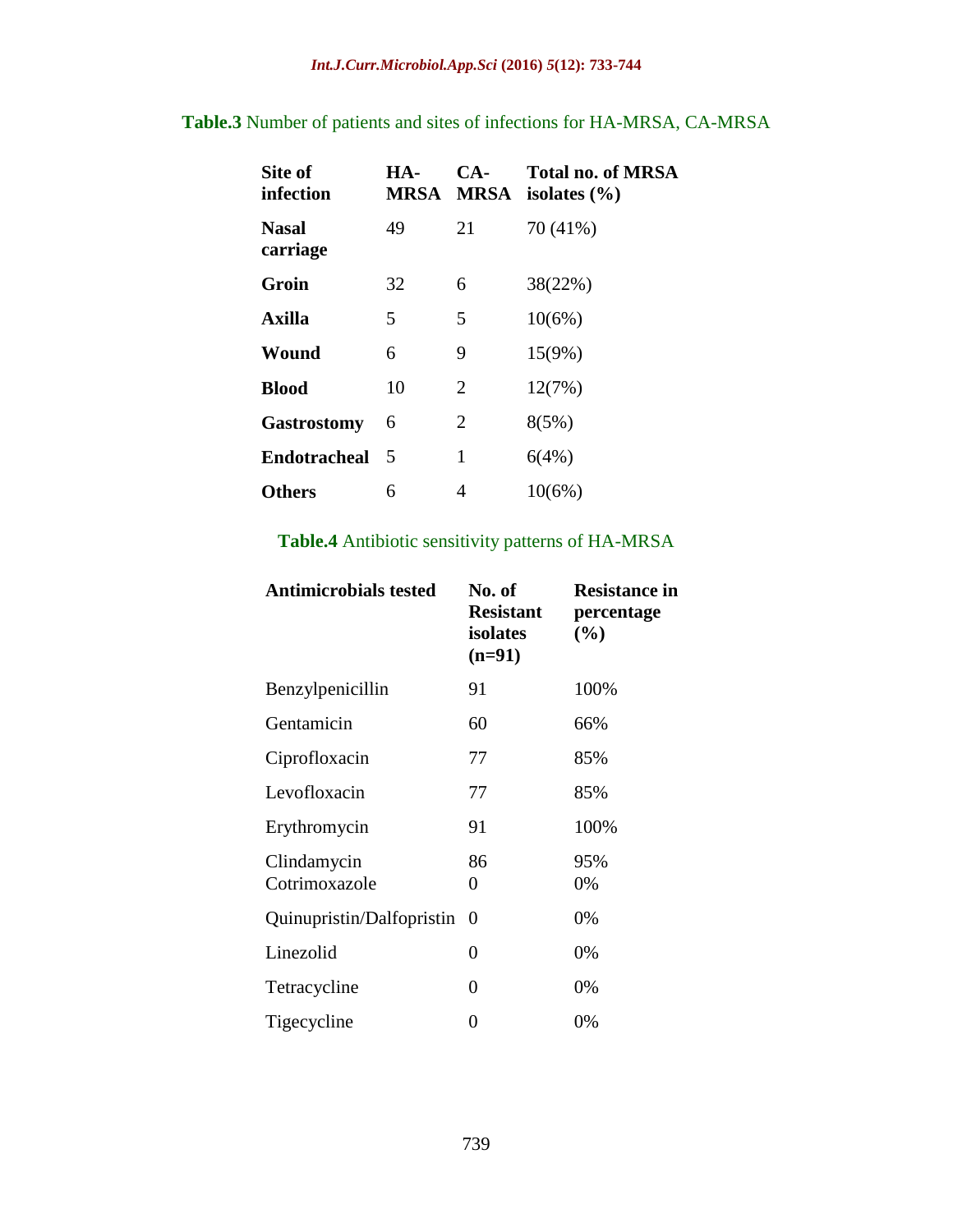| <b>Antimicrobials tested</b> | No. of<br><b>Resistant</b><br>isolates<br>$(n=30)$ | <b>Resistance in</b><br>percentage<br>$(\%)$ |
|------------------------------|----------------------------------------------------|----------------------------------------------|
| Benzylpenicillin             | 30                                                 | 100%                                         |
| Gentamicin                   | 0                                                  | 0%                                           |
| Ciprofloxacin                | 12                                                 | 40%                                          |
| Levofloxacin                 | 12                                                 | 40%                                          |
| Erythromycin                 | 22                                                 | 73%                                          |
| Clindamycin<br>Cotrimoxazole | 7<br>0                                             | 23%<br>0%                                    |
| Quinupristin/Dalfopristin    | $\theta$                                           | 0%                                           |
| Linezolid                    | 0                                                  | 0%                                           |
| Tetracycline                 | 3                                                  | 10%                                          |
| Tigecycline                  | 0                                                  | 0%                                           |

### **Table.5** Antibiotic sensitivity patterns of CA-MRSA

The best effective topical MRSA decolinizing agent currently available is Mupirocin (Coates *et al*., 2009). Apart from mupirocin, chlorhexidine washing can also reduce the risk of MRSA infection and colonization (Mathanraj *et al*., 2009). Hand hygiene and screening health care takers and workers for the presence of these organisms will help in preventing the spread of pathogens.

Our study has some limitations. Because of limited resources, genotyping of the isolates couldn't be carried out to clearly discriminate between HA-MRSA and CA-MRSA. New genotypic studies are needed to investigate the predominant clones of MRSA. More surveillance studies are required, to determine the specific risk factors associated with acquisition and transmission of HA-MRSA and CA-MRSA, and to establish preventive measures within the community.

However, despite of these limitations, our data represents differences between health care and community acquired isolates of MRSA. It may alert the infection control community of the need for vigilance in identification and implementation of appropriate infection control practices as they address these challenges in coming years. Health care practitioners should consider the possibilities of MRSA infection among the healthy patients without the history of nosocomial exposure. Culturing *S.aureus* isolates and carrying out AST on these isolates, particularly in communities with known high rates of MRSA infection, is very important to ensure appropriate antibiotic therapy is given. Health care practitioners should judiciously use the antibiotics in the outpatient settings to avoid expanding the spectrum of antibiotic resistance among the strains of CA-MRSA.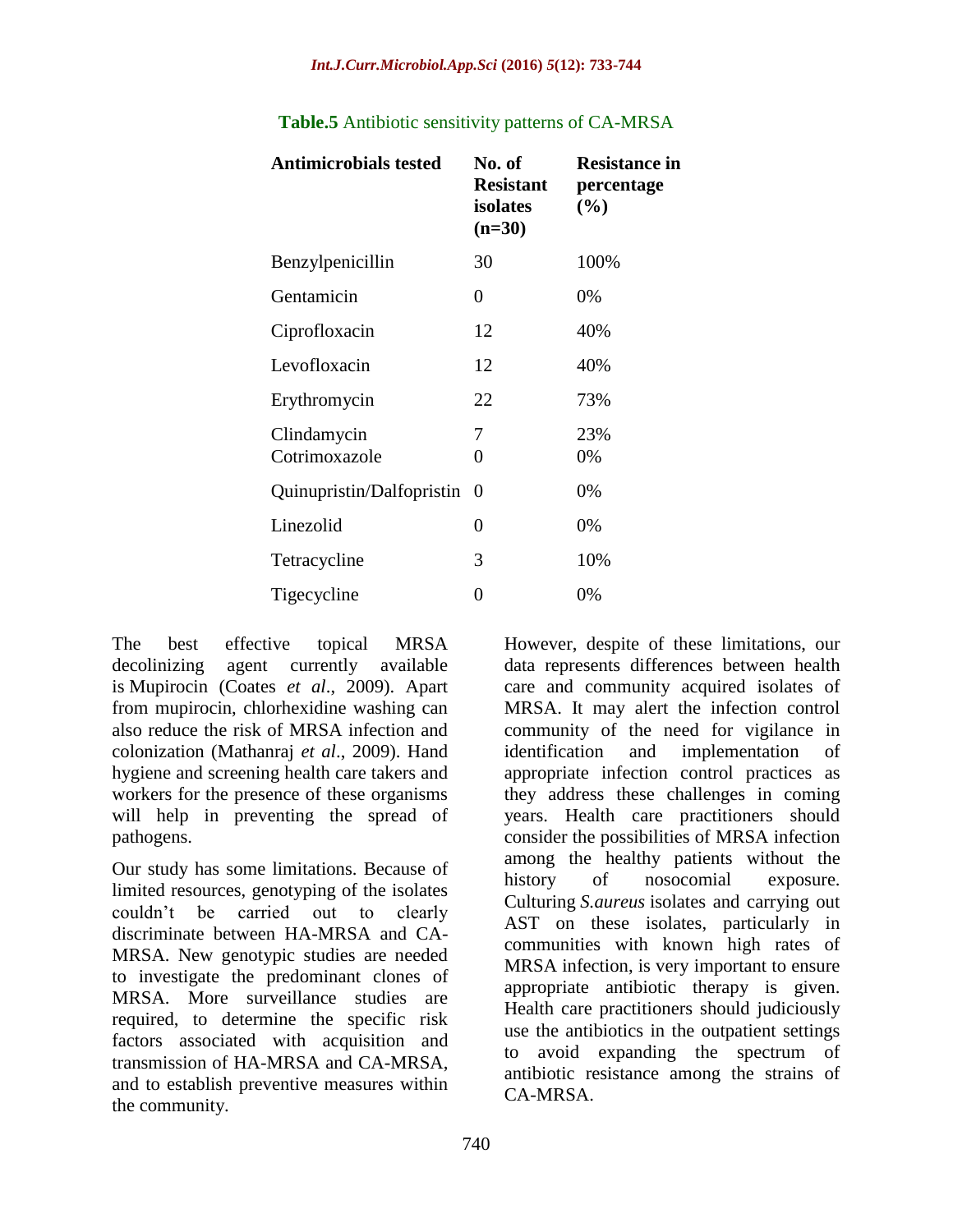In conclusion, it could be stated that the wide-spread of community and nosocomial MRSA infections stems from lack of awareness of severity of the problem among medical and paramedical staff. It is important to determine the difference of these two strains to effectively to prevent, treat, and handle patients. Follow-up of discharged patients to measure MRSA cultures and sensitivities is more important than ever. Screening can help reduce the incidence of MRSA in hospital admissions to avoid outbreaks and worldwide pandemics. Since the complete eradication of MRSA might not be possible, control of transmission seems to be the only hope. The first and the most effective way to control MRSA is good hand hygiene to reduce nosocomial rates of infection, along with environmental cleaning between patients.

#### **Acknowledgments**

The authors would like to express their profound gratitude to all the participants for the cooperation and for the immense faith the participants reposed in them.

**Conflict of Interest:** None to declare

**Ethical Approval**: Approval for study was passed from the institutional board of study meeting.

# **References**

- Arora, N., Shantala, G.B., Nagarathnamma, T. 2012. Study Of Community Acquired-Methicillin Resistant *Staphylococcus aureus*(CA-MRSA) Infections and Their Antibiotic Sensitivity Pattern. *Nat. J. Lab. Med.,* 1: 15-19.
- Bauer, A.W., Kirby, W.M.M., Sherris, J.C. 2007. Antibiotic susceptibility testing by a single disc method. *American J. Pathol.,* 45: 493-496.
- Biswajit Batabyal, Gautam, K.R. Kundu and Shibendu Biswas. 2012. Methicillin-Resistant *Staphylococcus aureus:* A Brief Review. *Int. Res. J. Biol. Sci.,* 7: 65-71.
- BVS Krishna, Asha, B., Patil and M.R. Chandrasekhar. 2004. Community acquired MRSA infections in a south Indian city. *Southeast Asian J. Trop. Med. Public Health*; 35, 2:371-4.
- Centers for Disease Control and Prevention. 1999. Four pediatric deaths from community-acquired methicillinresistant *Staphylococcus aureus*— Minnesota and North Dakota, 1997– 1999. *Morb. Mortal. Wkly. Rep.*, 48: 707–710.
- Centre for Disease Control and Prevention. National Nosocomial Infection Surveillance system Data, 1989-1998. Atlanta, Ga: Centre for Disease Control and Prevention; 1998.
- Chua, K., F. Laurent, G. Coombs, M.L. Grayson, B.P. Howden. 2011. "Not community-associated methicillinresistant *Staphylococcus aureus* (CA-MRSA)! A clinician's guide to community MRSA—its evolving antimicrobial resistance and implications for therapy," *Clin. Infect. Dis.,* 52,1: 99–114.
- Coates, T., Bax, R., Coates, A. 2009. Nasal decolonization of *Staphylococcus aureus* with mupirocin: strengths, weaknesses and future prospects. *J. Antimicrobial Chemother.,* 64,1: 9-1.
- Dawn, M., Sievert, Philip Ricks, Jonathan, R., Edwards, Amy Schneider, Jean Patel, Arjun Srinivasan, Alex Kallen, Brandi Limbago, Scott Fridkin and for the National Healthcare Safety Network (NHSN) Team and Participating NHSN Facilities. Antimicrobial-Resistant Pathogens Associated with Healthcare-Associated Infections: Summary of Data Reported to the National Healthcare Safety Network at the Centers for Disease Control and Prevention, 2009–2010NHSN update,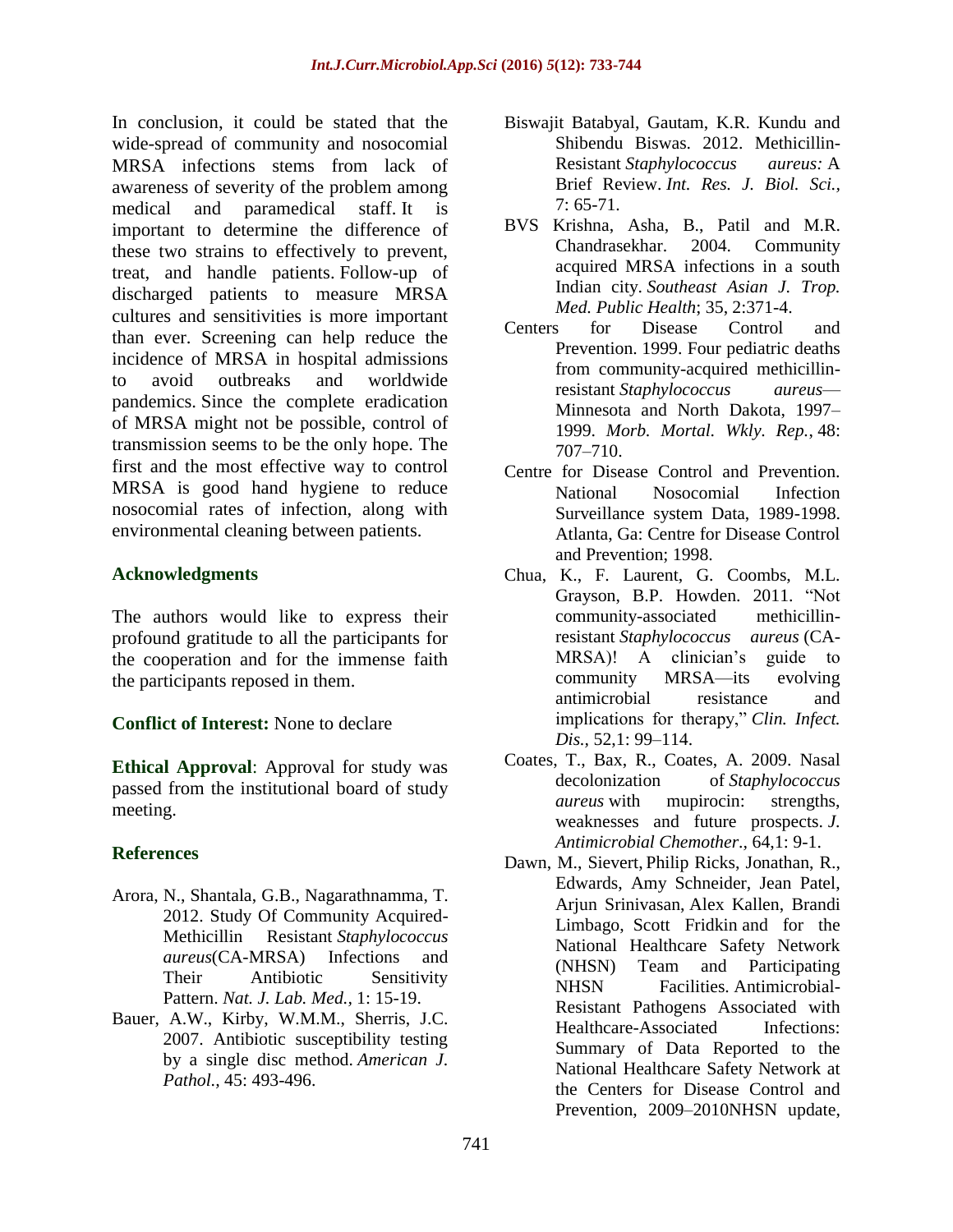*Infection Control Hospital Epidemiol.,*  34: 1.

- Defres, S., C. Marwick and D. Nathwani., MRSA as a cause of lung infection including airway infection, community acquired pneumonia and hospitalacquired pneumonia. *European Respiratory J.,* 34,6: 1470–1476.
- Deleo, F.R., Otto, M., Kreiswirth, B.N., Chambers, H.F. 2010. Communityassociated methicillinresistant *Staphylococcus aureus*. *Lancet,* 375: 1557-68.
- Diekema, D.J., Pfaller, M.A., Schmitz, F.J., [Smayevsky,](http://www.ncbi.nlm.nih.gov/pubmed?term=Smayevsky%20J%5BAuthor%5D&cauthor=true&cauthor_uid=11320452) J., [Bell,](http://www.ncbi.nlm.nih.gov/pubmed?term=Bell%20J%5BAuthor%5D&cauthor=true&cauthor_uid=11320452) J., [Jones,](http://www.ncbi.nlm.nih.gov/pubmed?term=Jones%20RN%5BAuthor%5D&cauthor=true&cauthor_uid=11320452) [R.N.](http://www.ncbi.nlm.nih.gov/pubmed?term=Jones%20RN%5BAuthor%5D&cauthor=true&cauthor_uid=11320452), [Beach,](http://www.ncbi.nlm.nih.gov/pubmed?term=Beach%20M%5BAuthor%5D&cauthor=true&cauthor_uid=11320452) M. 2001. Survey of infection due to *Staphylococccus* species: frequency of occurrence and antimicrobial susceptibility of isolates collected in the Unites States, Canada, Latin America, Europe, and the Western Pacific region for the sentry Antimicrobial Surveillance Program 1997-1999. *Clin. Infect. Dis.,* 32, 114- 132.
- Floriana Campanile, Dafne Bongiorno, Sonia Borbone, Stefania Stefani. Hospital associated methicillin resistant *Staphylococcus aureus* (HA-MRSA) in Italy. *Annals of Clin. Microbiol. Antimicrobials*, 8, 22: 1-10.
- Forbes, B.A., Sahm, D.F., Weissfeld, A.S. 1998. *Staphylococcus, Micrococcus*, and similar organisms in Forbes BA, Sahm DF, Weissfeld AS, Bailey & Scott's Diagnostic Microbiology,10th ed. St Louis: Mosby; 1998,607-18.
- Godfrey, M.E., Smith, I.M. 1958. Hospital hazards of Staphylococcal sepsis. *J. American Med. Assoc.,* 166,10: 1197- 1201.
- Gopalakrishnan, R., Sureshkumar, D. 2010. Changing trends in antimicrobial susceptibility and hospital acquired infections over an 8 year period in a tertiary care hospital in relation to introduction of an infection control programme. *J. Association of Physicians of India*, 58: 25-31.
- Gorwitz, R.J., D.B. Jernigan, J.H. Powers, J.A. Jernigan and Participants., Stratergies for clinical management of MRSA in the community: summary of an expert's meeting convened by the CDC. Centers of Disease Control and Prevention, Atlanta, GA.
- Hanumantappa, A.R., Chandrappa, N.R., Rajasekharappa, M.G. 2003. Prevalence of methicillin resistant *Staphylococcus* in Karnataka. *Indian J. Pathol. Microbiol.,* 46,1: 129-32.
- Herold, B.C., Immergluck, L.C., Maranan, M.C.*,* [Lauderdale,](http://www.ncbi.nlm.nih.gov/pubmed?term=Lauderdale%20DS%5BAuthor%5D&cauthor=true&cauthor_uid=9486753) D.S., [Gaskin,](http://www.ncbi.nlm.nih.gov/pubmed?term=Gaskin%20RE%5BAuthor%5D&cauthor=true&cauthor_uid=9486753) [R.E.](http://www.ncbi.nlm.nih.gov/pubmed?term=Gaskin%20RE%5BAuthor%5D&cauthor=true&cauthor_uid=9486753), [Boyle-Vavra,](http://www.ncbi.nlm.nih.gov/pubmed?term=Boyle-Vavra%20S%5BAuthor%5D&cauthor=true&cauthor_uid=9486753) S., [Leitch,](http://www.ncbi.nlm.nih.gov/pubmed?term=Leitch%20CD%5BAuthor%5D&cauthor=true&cauthor_uid=9486753) [C.D.](http://www.ncbi.nlm.nih.gov/pubmed?term=Leitch%20CD%5BAuthor%5D&cauthor=true&cauthor_uid=9486753), [Daum,](http://www.ncbi.nlm.nih.gov/pubmed?term=Daum%20RS%5BAuthor%5D&cauthor=true&cauthor_uid=9486753) R.S. 1998. Community acquired methicillinresistant*Staphylococcus aureus* in children with no identified predisposing risk. *J. American Med. Assoc.,* 279, 8: 593–598.
- Huang, H., [Flynn,](http://www.ncbi.nlm.nih.gov/pubmed?term=Flynn%20NM%5BAuthor%5D&cauthor=true&cauthor_uid=16825359) N.M., [King,](http://www.ncbi.nlm.nih.gov/pubmed?term=King%20JH%5BAuthor%5D&cauthor=true&cauthor_uid=16825359) [J.H.](http://www.ncbi.nlm.nih.gov/pubmed?term=King%20JH%5BAuthor%5D&cauthor=true&cauthor_uid=16825359), [Monchaud,](http://www.ncbi.nlm.nih.gov/pubmed?term=Monchaud%20C%5BAuthor%5D&cauthor=true&cauthor_uid=16825359) C., [Morita,](http://www.ncbi.nlm.nih.gov/pubmed?term=Morita%20M%5BAuthor%5D&cauthor=true&cauthor_uid=16825359) [M.](http://www.ncbi.nlm.nih.gov/pubmed?term=Morita%20M%5BAuthor%5D&cauthor=true&cauthor_uid=16825359), [Cohen,](http://www.ncbi.nlm.nih.gov/pubmed?term=Cohen%20SH%5BAuthor%5D&cauthor=true&cauthor_uid=16825359) S.H. 2006. Comparisons of Community Associated Methicillin Resistant *Staphylococcus aureus* (MRSA) and Hospital-Associated MSRA Infections in Sacramento, California. *J. Clin. Microbiol.,* 44,7: 2423-27.
- Jevons, M.P. 1961. 'Celbenin'-resistant Staphylococci. *British Med. J., 5219*: 124-125.
- Kac, G., Buu-Hoi, A., Herrison, E., [Biancardini,](http://www.ncbi.nlm.nih.gov/pubmed?term=Biancardini%20P%5BAuthor%5D&cauthor=true&cauthor_uid=10871935) P., [Debure,](http://www.ncbi.nlm.nih.gov/pubmed?term=Debure%20C%5BAuthor%5D&cauthor=true&cauthor_uid=10871935) C. 2000. Methicillin resistant *staphylococcus aureus* nosocomial acquisition and carrier state in a wound care centre. *Arch. Dermatol. Res.,* 136: 735- 9.
- Karri Bauer, A., Jessica West, E., Joan Miquel Balada Llasat, Preeti Pancholi, Kurt Stevenson, B., Debra Goff, A. 2010. An antimicrobial stewardship program's impact with rapid polymerase chain reaction methicillin resistant *Staphylococcus aureus*/*S. aureus* blood culture test in patients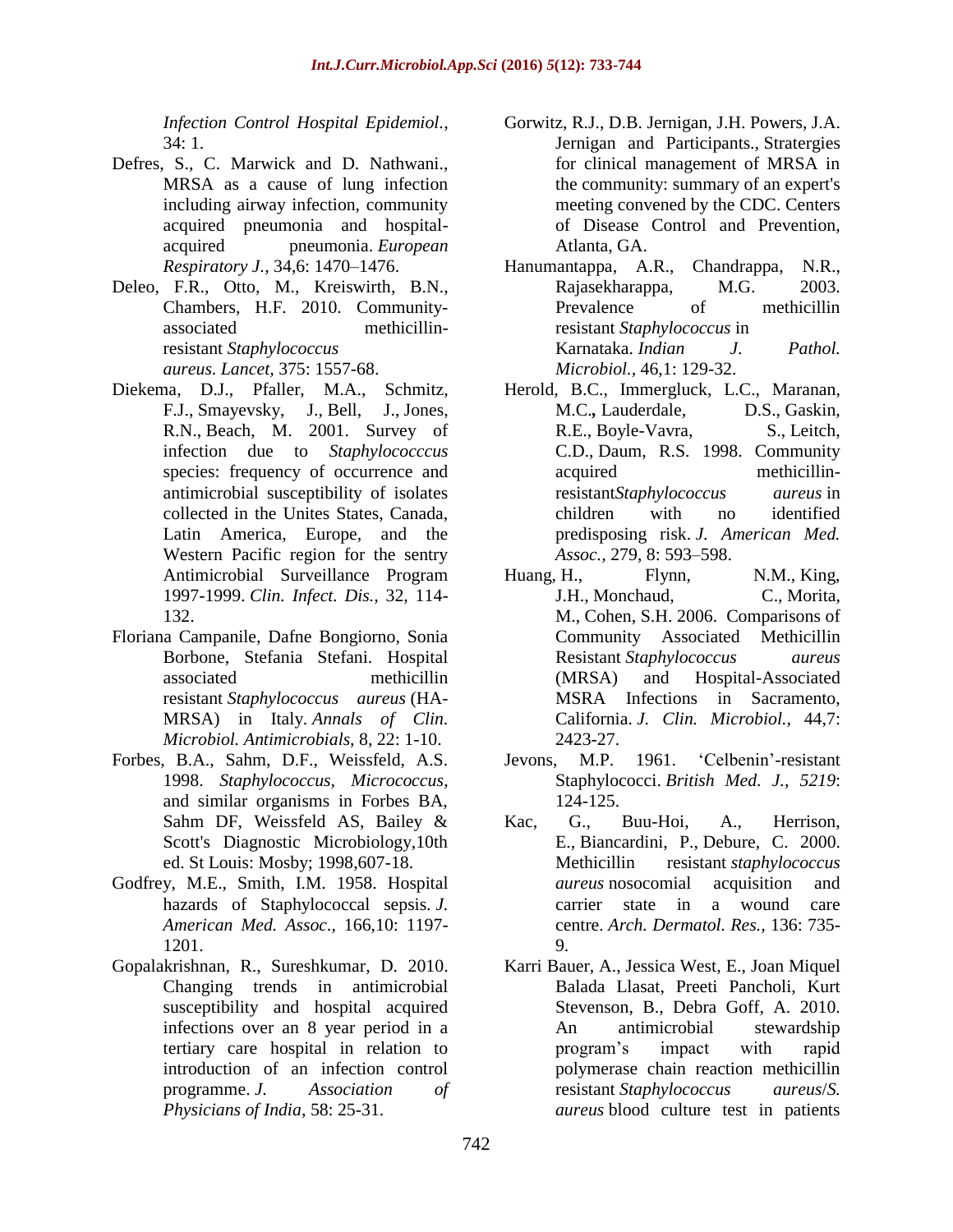with *S. aureus* bacteremia. *Clin. Infect. Dis.,* 51,9: 1074–80.

- Kluytmans, J., Belkum, A.V., Verbrugh, H. 1997. Nasal carriage of *Staphylococcus aureus*: Epidemiology, underlying mechanisms and associated risks. *Clin. Microbiol. Rev.,* 10,3: 505-520.
- Madani, T.A. 2002. Epidemiology and Clinical features of methicillinresistant *Staphylococcus aureus* in the University Hospital, Jeddad, Saudi Arabia. *Canadian J. Infect. Dis.,* 13,4: 245-250.
- Mathanraj, S., Sujatha, S., Sivasangeetha, K., Parija, S.C. 2009. Screening for methicillin-resistant *Staphylococcus aureus* carriers among patients and health care workers of a tertiary care hospital in south India. *Indian J. Med. Microbiol.,* 27,1: 62-4.
- Millar, B.C., Prendergast, B.D., Moore, J.E. 2008. Community-associated MRSA (CA-MRSA): An emerging pathogen in infective endocarditis. *J. Antimicrobial Chemother.,* 61:1-7.
- Moreillon, P., Que Y A, Glauser M P., Staphylococcus aureus (including Stapylococcal toxic shock) in Mandell, Doughlas and Bennett's. Principles and practice of Infectious disease 6th ed. Churchill Livingstone, 2005; 2321- 2351.
- Naimi, T. S., K. H. LeDell, D. J. Boxrud, A. V. Groom, C. D. Steward, S. K. Johnson, J. M. Besser, C. O'Boyle, R. N. Danila, J. E. Cheek, M. T. Osterholm, K. A. Moore, and K. E. Smith., Epidemiology and clonality of community-acquired methicillinresistant *Staphylococcus aureus* in Minnesota, 1996–1998.*Clinical Infectious Diseases*; 33,7 :990–996.
- Naimi, T.S., LeDell, K.H., Como-Sabetti K, Borchardt SM, Boxrud DJ, Etienne J, Johnson SK, Vandenesch F, Fridkin S, O'Boyle C, Danila RN, Lynfield R., Comparison of community and health care associated methicillin-

resistant *Staphylococcus aureus* infection. *J. American Medical Association*; 290,22: 2976-84.

- National Committee for Clinical Laboratory Standards. Methods for dilution antimicrobial susceptibility tests for bacteria that grow aerobically, 2nd edn. Approved standard. M7-A2. National Committee for Clinical Laboratory Standards, Villanova, PA.
- Pai, V., Rao, V.I., Rao, S.P. 2010. Prevalence and antimicrobial susceptibility pattern of MRSA isolates at a tertiary care hospital in Mangalore, South India. *J. Laboratory Physicians*, 2,2: 82-84.
- Patel, A.K., Patel, K.K., Patel, K.R., Shah S, Dileep P., Time trends in the epidemiology of microbial infections at a tertiary care center in west India over last 5 years. *J. Association of Physicians of India,* 8: 37-40.
- Popovich, K.J., R.A. Weinstein, and B. Hota. 2008. Are community associated methicillin-resistant *Staphylococcus aureus* (MRSA) strains replacing traditional noso-comial MRSA strains? *Clin. Infect. Dis.,* 46, 6:787– 794.
- Rajaduraipandi, K., Mani, K.R., Panneerselvam, P, Mani M, Bhaskar M, Manikandan P.., Prevalence and antimicrobial susceptibility pattern of MRSA: A multicentre study. *Indian J. Med. Microbiol.,* 24(1): 34-8.
- Sader, H.S., Farrell, D.J., Jones, R.N. 2010. Antimicrobial susceptibility of Grampositive cocci isolated from skin and skin-structure infections in European medical centres. *Int. J. Antimicrobial Agents*, *36,1* : 28-32.
- Sangeeta Joshi, Pallab Ray, Vikas Manchanda, Jyoti Bajaj, D.S. Chitnis, Vikas Gautam, *et al*. 2013. Methicillin resistant *Staphylococcus aureus* (MRSA) in India: Prevalence & susceptibility pattern. Indian Network for Surveillance of Antimicrobial Resistance (INSAR) group, India, *Indian J. Med. Res.,* 363-369.